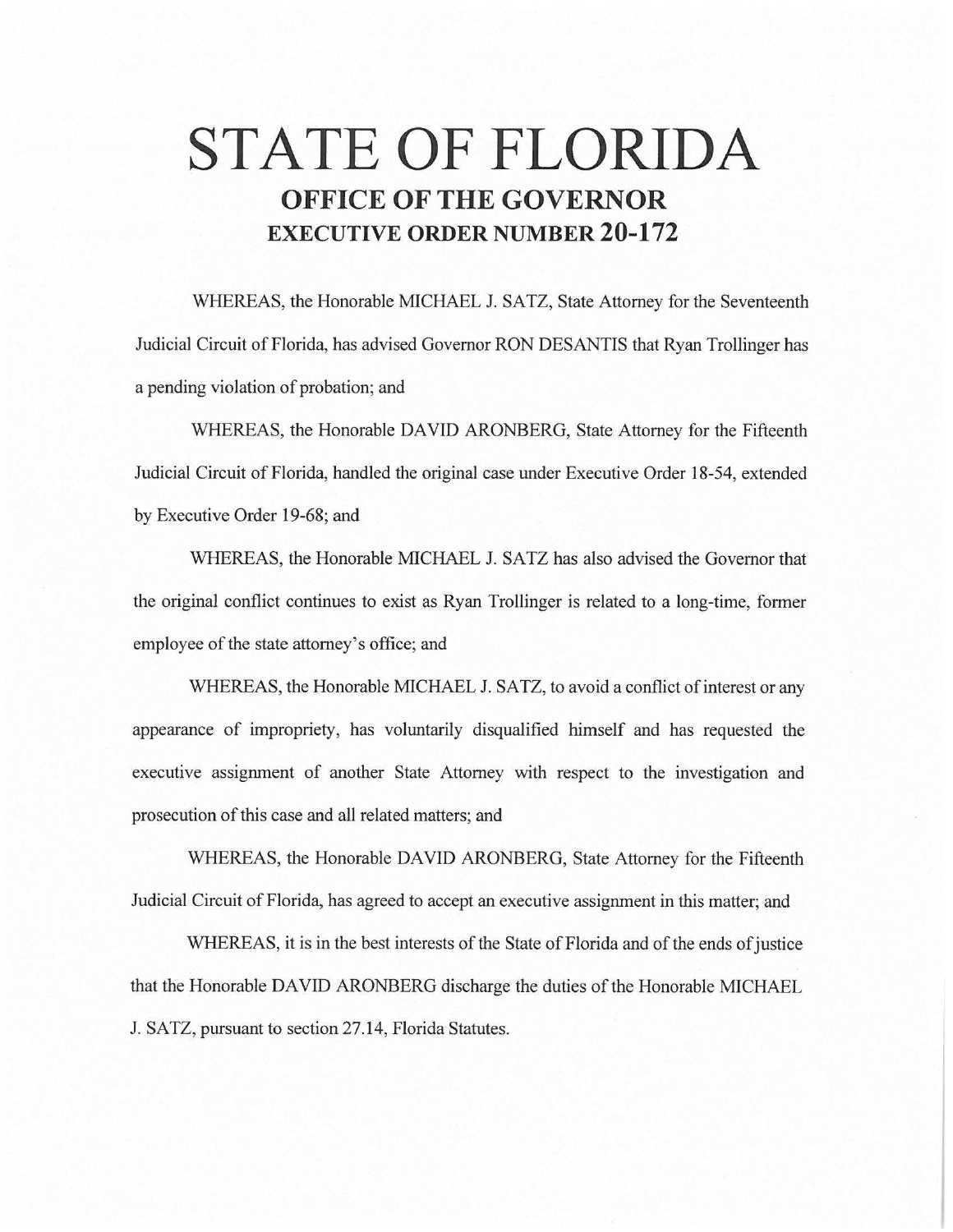NOW, THEREFORE, I, RON DESANTIS, Governor of Florida, in obedience to my solemn constitutional duty to "take care that the laws be faithfully executed," and pursuant to the Constitution and laws of the State of Florida, issue the following Executive Order, effective immediately:

## Section I.

The Honorable DAVID ARONBERG, State Attorney for the Fifteenth Judicial Circuit of Florida, referred to as the "Assigned State Attorney," is assigned to discharge the duties of the Honorable MICHAEL J. SATZ, State Attorney for the Seventeenth Judicial Circuit of Florida, as they relate to the investigation, prosecution, and all matters related to Ryan Trollinger.

# Section 2.

The Assigned State Attorney or one or more Assistant State Attorneys and Investigators, who have been designated by the Assigned State Attorney, shall proceed immediately to the Seventeenth Judicial Circuit of Florida, and are vested with the authority to perform the duties prescribed herein.

#### Section 3.

All residents of the Seventeenth Judicial Circuit are requested, and all public officials are directed, to cooperate and render whatever assistance is necessary to the Assigned State Attorney, so that justice may be served.

## Section 4.

The period of this Executive Assignment shall be for one (I) year, to and including July 22, 2021.